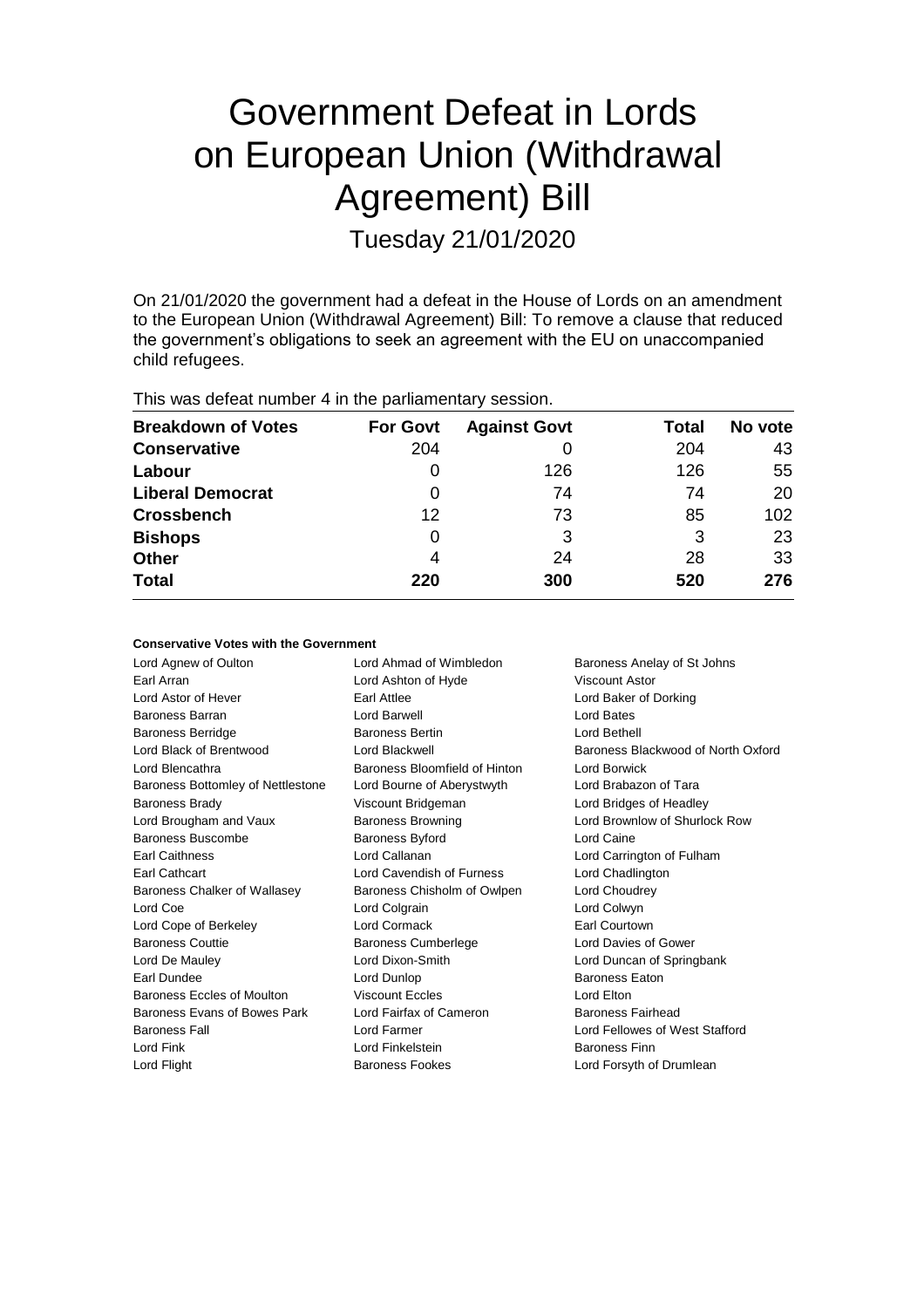Lord Gilbert of Panteg Lord Glenarthur Baroness Scott of Bybrook Baroness Seccombe Lord Young of Graffham Lord Young of Cookham Viscount Younger of Leckie

Lord Framlingham Lord Fraser of Corriegarth Lord Freeman Lord Gardiner of Kimble **Baroness Gardner of Parkes** Lord Geddes<br>
Lord Gilbert of Panteg **Lord Genarthur** Lord Genarthur Lord Glendonbrook Lord Gold Baroness Goldie Lord Goldsmith of Richmond Park Lord Goodlad Viscount Goschen Lord Grade of Yarmouth Lord Griffiths of Fforestfach Lord Hague of Richmond Lord Hamilton of Epsom Baroness Hanham Baroness Harding of Winscombe Lord Harris of Peckham Lord Haselhurst Lord Hayward Lord Henley Lord Hill of Oareford Lord Hodgson of Astley Abbotts Baroness Hooper Lord Horam **Lord Howard of Rising** Earl Howe Lord Howell of Guildford Lord Hunt of Wirral Lord James of Blackheath Baroness Jenkin of Kennington Lord Keen of Elie Lord King of Bridgwater Lord Kirkham Lord Lamont of Lerwick Lord Lansley Lord Leigh of Hurley **Lord Lexden** Lord Lexden **Lord Lilley** Earl Lindsay **Earl Lingfield** Earl Liverpool Lord Livingston of Parkhead Marquess of Lothian Lord Lucas Lord Mackay of Clashfern Lord Magan of Castletown Lord Mancroft Baroness Manzoor Lord Marland Lord Marlesford Lord McColl of Dulwich Baroness McGregor-Smith Lord McInnes of Kilwinning Baroness Meyer **Baroness Mone** Baroness Mone **Duke of Montrose** Baroness Morris of Bolton Lord Moynihan Lord Naseby Lord Nash Baroness Neville-Jones Baroness Neville-Rolfe Baroness Newlove Baroness Nicholson of Winterbourne Baroness Noakes Lord Northbrook Lord Norton of Louth Lord O'Shaughnessy Baroness O'Cathain Lord Parkinson of Whitley Bay Lord Patten Baroness Penn Baroness Pidding Lord Popat Lord Porter of Spalding Lord Rana Lord Ranger Baroness Rawlings **Baroness Redfern** Lord Reay **Baroness Redfern** Lord Renfrew of Kaimsthorn **Lord Ribeiro** Lord Ribeiro Viscount Ridley **Lord Risby Communist Communist Lord Robathan Communist Communist Communist Communist Communist Communist Communist Communist Communist Communist Communist Communist Communist Communist Communist Communist Communist Commun** Lord Rotherwick Lord Ryder of Wensum Lord Saatchi Baroness Sanderson of Welton Lord Sassoon<br>
Baroness Scott of Bybrook Baroness Seccombe<br>
Lord Selkirk of Douglas Baroness Shackleton of Belgravia Lord Sheikh Lord Sherbourne of Didsbury Baroness Shields **Earl Shinkwin** Lord Shinkwin **Earl Shrewsbury** Lord Smith of Hindhead Baroness Stedman-Scott Lord Strathclyde Baroness Stroud Baroness Sugg Lord Suri Lord Taylor of Holbeach **Lord Trefgarne** Lord Trefgarne Viscount Trenchard Lord Trimble Lord True Lord Tugendhat Viscount Ullswater Baroness Vere of Norbiton Baroness Verma Lord Vinson Lord Wakeham Lord Wasserman Lord Wei **Communist Communist Lord Whitby Baroness Wilcox Baroness Wilcox** Lord Willetts **Baroness Williams of Trafford** Baroness Wyld

**Conservative Votes against the Government**

## **Labour Votes with the Government Labour Votes against the Government**

Baroness Andrews **Example 2** Lord Bach Baroness Bakewell Lord Bassam of Brighton Lord Beecham Lord Berkeley Baroness Blower **Lord Blunkett** Lord Bradley **Lord Bradley** Lord Brennan Lord Brooke of Alverthorpe Lord Brookman Lord Browne of Ladyton **Baroness Bryan of Partick** Lord Campbell-Savours

Baroness Adams of Craigielea Lord Adonis Lord Atlen of Kensington

Lord Alli Baroness Amos Lord Anderson of Swansea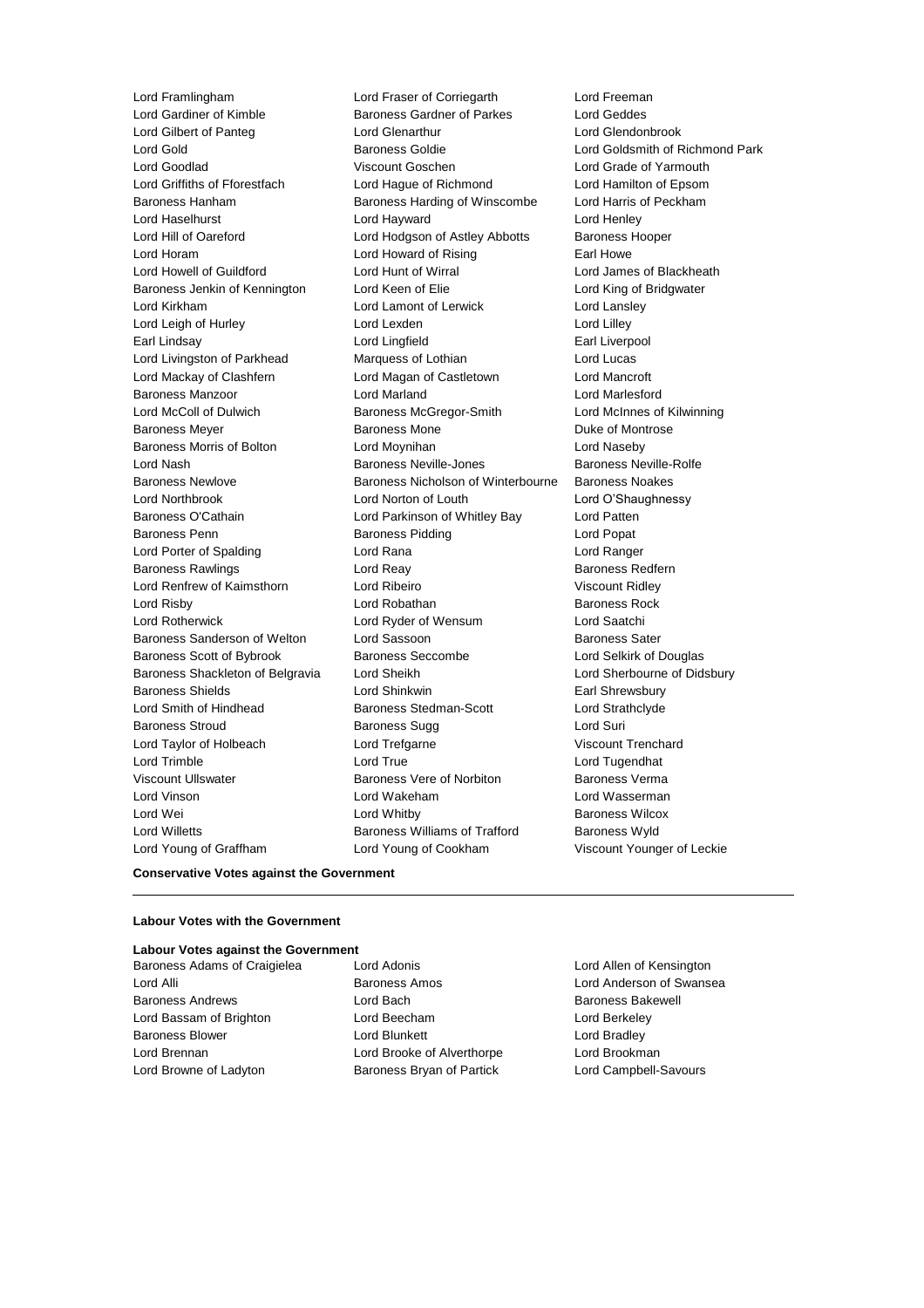Lord Clark of Windermere **Lord Collins of Highbury** Baroness Corston Baroness Crawley Lord Cunningham of Felling Lord Darling of Roulanish Lord Davidson of Glen Clova Lord Davies of Oldham Lord Desai Baroness Donaghy **Baroness Drake** Lord Dubs<br>
Lord Elder Lord Filkin Lord Faulkner of Worcester Lord Filkin Lord Elder **Lord Faulkner of Worcester** Lord Foulkes of Cumnock Baroness Gale Lord Giddens Baroness Golding **Baroness Goudie** Lord Goldsmith **Baroness Goudie Baroness Goudie** Lord Griffiths of Burry Port Lord Grocott Lord Hain Viscount Hanworth Lord Harris of Haringey Lord Haworth Baroness Hayter of Kentish Town Baroness Healy of Primrose Hill Lord Hendy Baroness Henig Baroness Hilton of Eggardon Lord Hollick Lord Howarth of Newport Lord Hughes of Woodside Lord Hunt of Chesterton Lord Hunt of Kings Heath **Lord Hutton of Furness** Baroness Jay of Paddington Lord Jones Baroness Jones of Whitchurch Lord Jordan Lord Judd **Baroness Kennedy of Cradley** Lord Kennedy of Southwark Baroness Kingsmill **Baroness Kinnock Baroness Kinnock baroness** Kinnock of Holyhead Lord Layard **Lord Lennie** Lord Lennie **Baroness Liddell of Coatdyke** Lord Liddle Lord Lipsey Baroness Lister of Burtersett Lord Livermore **Lord MacKenzie of Culkein** Baroness Massey of Darwen Lord Maxton **Lord McAvoy Baroness McDonagh Baroness McDonagh** Baroness McIntosh of Hudnall Lord McKenzie of Luton Lord McNicol of West Kilbride Lord Mendelsohn Lord Monks Baroness Morgan of Huyton Lord Morgan Lord Morris of Handsworth Baroness Morris of Yardley Lord Murphy of Torfaen **Baroness Nye** Lord Pendry Baroness Pitkeathley **Baroness Primarolo** Baroness Prosser Baroness Quin **Baroness Rebuck** Lord Robertson of Port Ellen<br>1999 Lord Robert Lord Rowlands Lord Rowlands Baroness Rovall of Blaisdon Lord Rosser Lord Rowlands Baroness Royall of Blaisdon Lord Sawyer **Baroness Sherlock** Viscount Simon Baroness Smith of Basildon Baroness Smith of Gilmorehill Lord Soley Lord Stevenson of Balmacara Baroness Taylor of Bolton Baroness Thornton Lord Touhig Lord Tunnicliffe Lord Tunnicliffe Lord Watson of Invergowrie Lord Watts **Lord West of Spithead** Baroness Wheeler Baroness Whitaker **Mateur Communist Conditional Lord Whitty** Mateur Baroness Wilcox of Newport Lord Winston Baroness Young of Old Scone Lord Young of Norwood Green

Lord Carter of Coles Baroness Chakrabarti Viscount Chandos

#### **Liberal Democrat Votes with the Government**

### **Liberal Democrat Votes against the Government**

| Baroness Barker                    | Lord Beith                          | Baroness Benjamin                |
|------------------------------------|-------------------------------------|----------------------------------|
| Baroness Bonham-Carter of Yarnbury | Baroness Bowles of Berkhamsted      | Lord Bradshaw                    |
| <b>Baroness Brinton</b>            | Lord Bruce of Bennachie             | <b>Baroness Burt of Solihull</b> |
| Lord Campbell of Pittenweem        | Lord Chidgey                        | Lord Clement-Jones               |
| <b>Lord Cotter</b>                 | Lord Dholakia                       | <b>Baroness Doocey</b>           |
| <b>Baroness Featherstone</b>       | Lord Foster of Bath                 | Lord Fox                         |
| Baroness Garden of Frognal         | Earl Glasgow                        | Lord Goddard of Stockport        |
| Lord Greaves                       | Baroness Grender                    | Baroness Hamwee                  |
| <b>Baroness Humphreys</b>          | Baroness Hussein-Ece                | Baroness Janke                   |
| <b>Baroness Jolly</b>              | Lord Jones of Cheltenham            | <b>Baroness Kramer</b>           |
| Baroness Ludford                   | <b>Baroness Maddock</b>             | Lord Marks of Henley-on-T        |
| Lord McNally                       | Baroness Miller of Chilthorne Domer | <b>Baroness Northover</b>        |
| Lord Oates                         | Lord Paddick                        | Lord Palmer of Childs Hill       |
| <b>Baroness Parminter</b>          | <b>Baroness Pinnock</b>             | Baroness Randerson               |
| Lord Redesdale                     | Lord Rennard                        | Lord Roberts of Llandudno        |
| Lord Rodgers of Quarry Bank        | Baroness Scott of Needham Market    | Lord Scriven                     |

Lord Addington Lord Allan of Hallam Baroness Bakewell of Hardington Mandeville Baroness Doocey Lord Goddard of Stockport Lord Greaves Baroness Grender Baroness Hamwee n-Ece Baroness Janke eltenham Baroness Kramer ck Lord Marks of Henley-on-Thames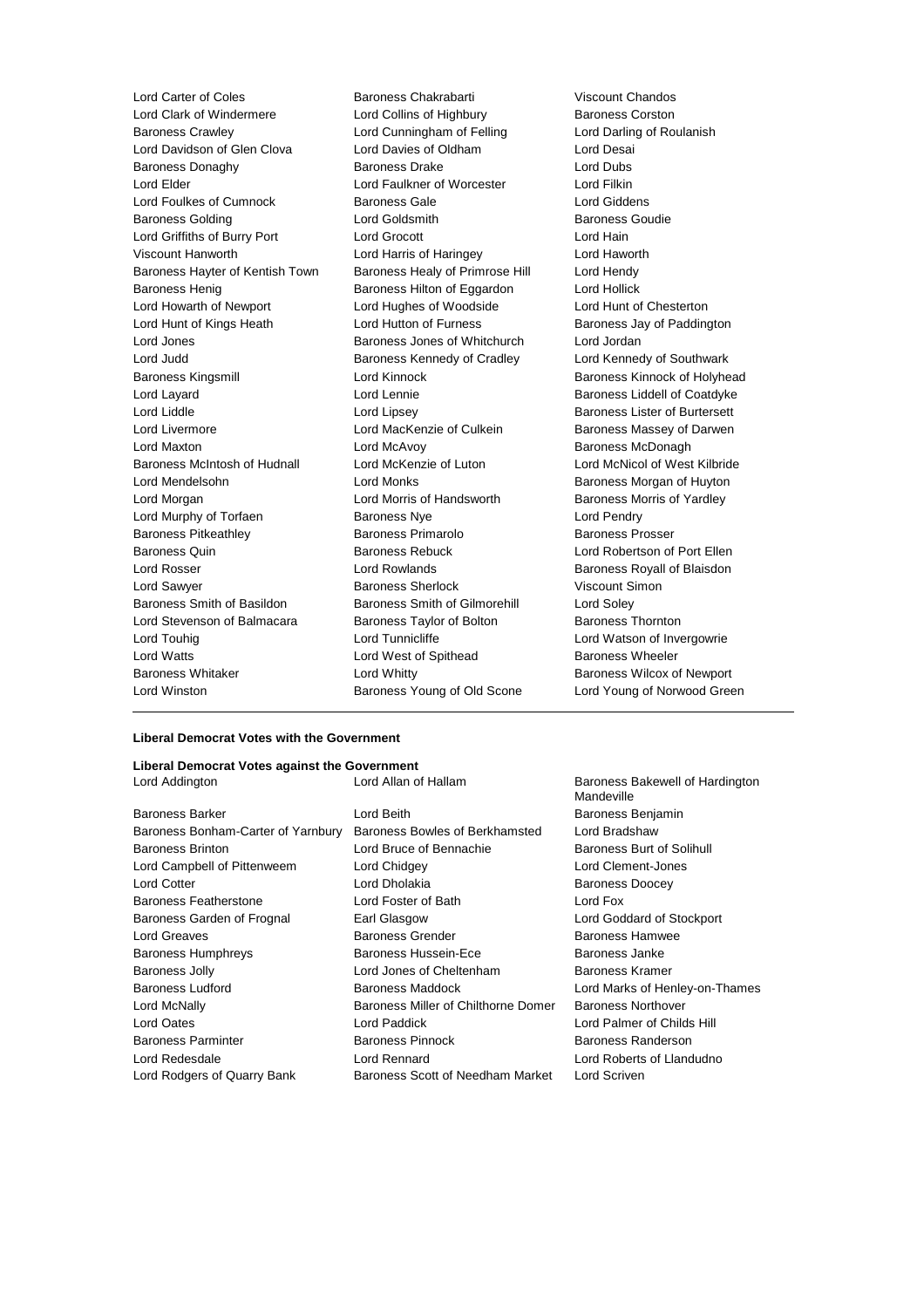Lord Sharkey **Baroness Sheehan** Lord Shipley<br>
Lord Steel of Aikwood **Lord Stoneham of Droxford** Lord Storev Lord Strasburger The Lord Stunell Lord Stunell Baroness Suttient Stunell Baroness Suttient Stune Lord Teverson<br>
Lord Tayerne Corp Lord Taylor of Goss Moor Lord Teverson Lord Taverne Lord Taylor of Goss Moor Lord Teverson Baroness Thomas of Winchester Lord Thomas of Gresford Viscount Thurso **Communist Contact Contact Contact Contact Contact Contact Contact Contact Contact Contact Contact Contact Contact Contact Contact Contact Contact Contact Contact Contact Contact Contact Contact Contact Con** Lord Tyler Lord Wallace of Saltaire Lord Wallace of Tankerness Baroness Walmsley Lord Willis of Knaresborough

Lord Stoneham of Droxford Lord Storey<br>Lord Stunell Lord Stores Baroness Suttie

## **Crossbench Votes with the Government**<br>
Lord Cameron of Dillington<br>
Lord Carrington

Lord Cameron of Dillington **Lord Carrington** Carrington Viscount Craigavon Lord Dannatt **Baroness Deech** Lord Cord Greenway<br>
Lord Kakkar **Cord Lord Lord Lord Lord Barboness**<br>
Lord Kakkar **Cord Lord Lord Lord Act Lord Dalmer** Lord Pannick Lord Patel Lord Trees

Lord Loomba

Lord Best **Configure Baroness Boothroyd**<br>
Uiscount Brookeborough **Baroness Brown of Cambridge** Lord Brown of Eaton-Baroness Bull Lord Butler of Brockwell Baroness Butler-Sloss Baroness Campbell of Surbiton Lord Chartres **Earl Clancarty** Viscount Colville of Culross Earl Cork and Orrery **Earl Constant Collection** Baroness Coussins Lord Craig of Radley Lord Crisp Lord Dear Baroness D'Souza **Lord Dykes** Lord Eames Viscount Falkland **Baroness Finlay of Llandaff** Baroness Greengross Finlay of Llandaff Baroness Grey-Thompson Lord Hannay of Chiswick Lord Harries of Pentregarth Baroness Hayman **Marting Community** Lord Hogan-Howe **Baroness Hollins** Lord Hope of Craighead Lord Houghton of Richmond Baroness Howe of Idlicote Baroness Hunt of Bethnal Green Lord Hylton Lord Jay of Ewelme Lord Kerr of Kinlochard Lord Kerslake Baroness Kidron Lord Kilclooney Lord Low of Dalston Lord Luce Lord Macpherson of Earl's Court Lord Mair **Baroness Masham of Ilton** Baroness Meacher **Lord Mitchell** Lord Mitchell **Baroness Murphy** Baroness Neuberger **Lord O'Donnell** Baroness O'Neill of Bengarve Baroness Prashar Lord Ramsbotham Lord Ravensdale Lord Ricketts Lord Rowe-Beddoe Earl Sandwich Lord Singh of Wimbledon **Duke of Somerset** Baroness Stern Lord Thurlow Lord Vaux of Harrowden Lord Walker of Aldringham Lord Warner **Baroness Watkins of Tavistock** Lord Wilson of Tillyorn Lord Wilson of Dinton Baroness Wolf of Dulwich Lord Woolley of Woodford Baroness Young of Hornsey

**Crossbench Votes against the Government**

Lord Berkeley of Knighton Baroness Brown of Cambridge Lord Brown of Eaton-under-Heywood

#### **Bishop Votes with the Government**

Lord McCrea Magherafelt and

Cookstown

| <b>Bishop Votes against the Government</b> |                                  |                                    |  |  |  |
|--------------------------------------------|----------------------------------|------------------------------------|--|--|--|
|                                            |                                  |                                    |  |  |  |
| <b>Other Votes with the Government</b>     |                                  |                                    |  |  |  |
| Lord Empey                                 | Lord Gadhia                      | Lord Holmes of Richmond            |  |  |  |
| Lord Kalms                                 |                                  |                                    |  |  |  |
| <b>Other Votes against the Government</b>  |                                  |                                    |  |  |  |
| Baroness Ashton of Upholland               | Baroness Bennett of Manor Castle | Baroness Blackstone                |  |  |  |
| Lord Browne of Belmont                     | Lord Cashman                     | Lord Eatwell                       |  |  |  |
| Baroness Falkner of Margravine             | Lord Hay of Ballvore             | Baroness Jones of Moulsecoomb 2244 |  |  |  |
| Lord Lea of Crondall                       | Lord Mackenzie of Framwellgate   | Lord Mann                          |  |  |  |

Lord Morrow Baroness Ritchie of Downpatrick